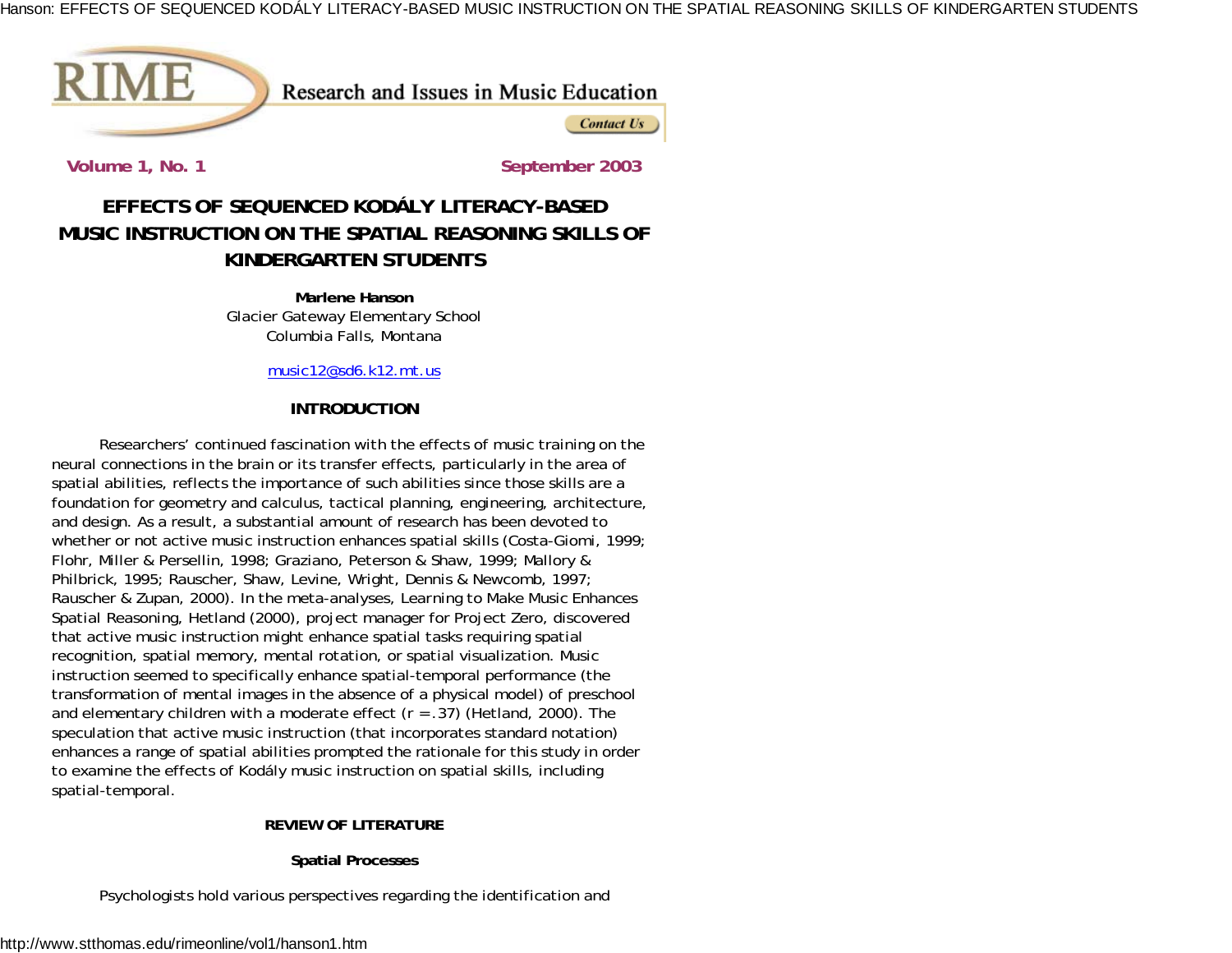classification of specific spatial abilities and the characterization of the processes used to solve spatial tasks. Spatial ability is not single dimensional, but a multifaceted construct that includes spatial perception, spatial memory, spatial attention, spatial mental operations, and spatial construction (Kritchevsky, 1988). Linn and Petersen (1985) distinguish among three dimensions of spatial ability: spatial perception (the ability to determine spatial relationships with respect to the orientation of one's body), mental rotation (the ability to mentally turn a two- or three-dimensional figure in space), and spatial visualization (the ability to perform multi-step manipulations of figural information). Rauscher and Shaw (1998) proposed another distinction when they contended that spatial-temporal tasks require the ability to transform mental images in the absence of a physical model.

#### **"Neural Connections" and "Near Transfer" Theories**

Two kinds of theories have been proposed regarding the reason for music instruction's enhancement of spatial tasks: "neural connections" theories and "near transfer" theories. The "neural connections" theory, proposed by Shaw and his colleagues, Scheibel, Roney, Patera, Silverman, and Pearson, (Shaw, 2000), termed the "trion" theory, suggests that musical and spatial abilities share the same processing regions in the brain. Shaw and his fellow researcher, Leng, speculate that any higher level brain function must make use of many of the same cortical areas and that musical and spatial abilities are linked due to neurological connections in the cortex (Leng & Shaw, 1991). Specifically, these researchers contend that musical abilities are related to "spatial-temporal" abilities, distinguished as processes that require mental manipulation of two- or threedimensional objects in the absence of physical models (Rauscher & Shaw, 1998), and that early music experiences serve as exercise for higher brain functions such as spatial-temporal reasoning (Leng & Shaw, 1991). Leng and Shaw (1991) proposed that music may be a 'pre-language' that can excite inherent firing patterns and, at an early age, allow accessibility to brain pattern development and enhancement of additional higher brain functions. Graziano, Peterson, and Shaw (1999) maintained that the brief period of music instruction required to improve spatial skills suggests an innate ability of the brain to recognize symmetries. Shaw (2000) proposed that the brain not only recognizes, but also uses these symmetries to see how patterns develop in space and time.

Another "neural connections" theory, the "rhythm" theory, proposed by Lawrence Parsons and colleagues (Parsons & Fox, 1995, 1997; Parsons, Hodges & Fox, 1998), also suggests a neurological connection between music and spatial processes that require mental rotation, a component of spatial-temporal ability. This theory suggests that the rhythmic element of music links musical and spatial processing. Parsons argued that if rhythm is processed in the cerebellum, as is mental rotation (the ability to rotate a two- or three-dimensional figure rapidly and accurately), then it is possible that processing rhythm stimulates the ability to perform mental rotation tasks, with the result that music enhances spatial skills that require mental rotation.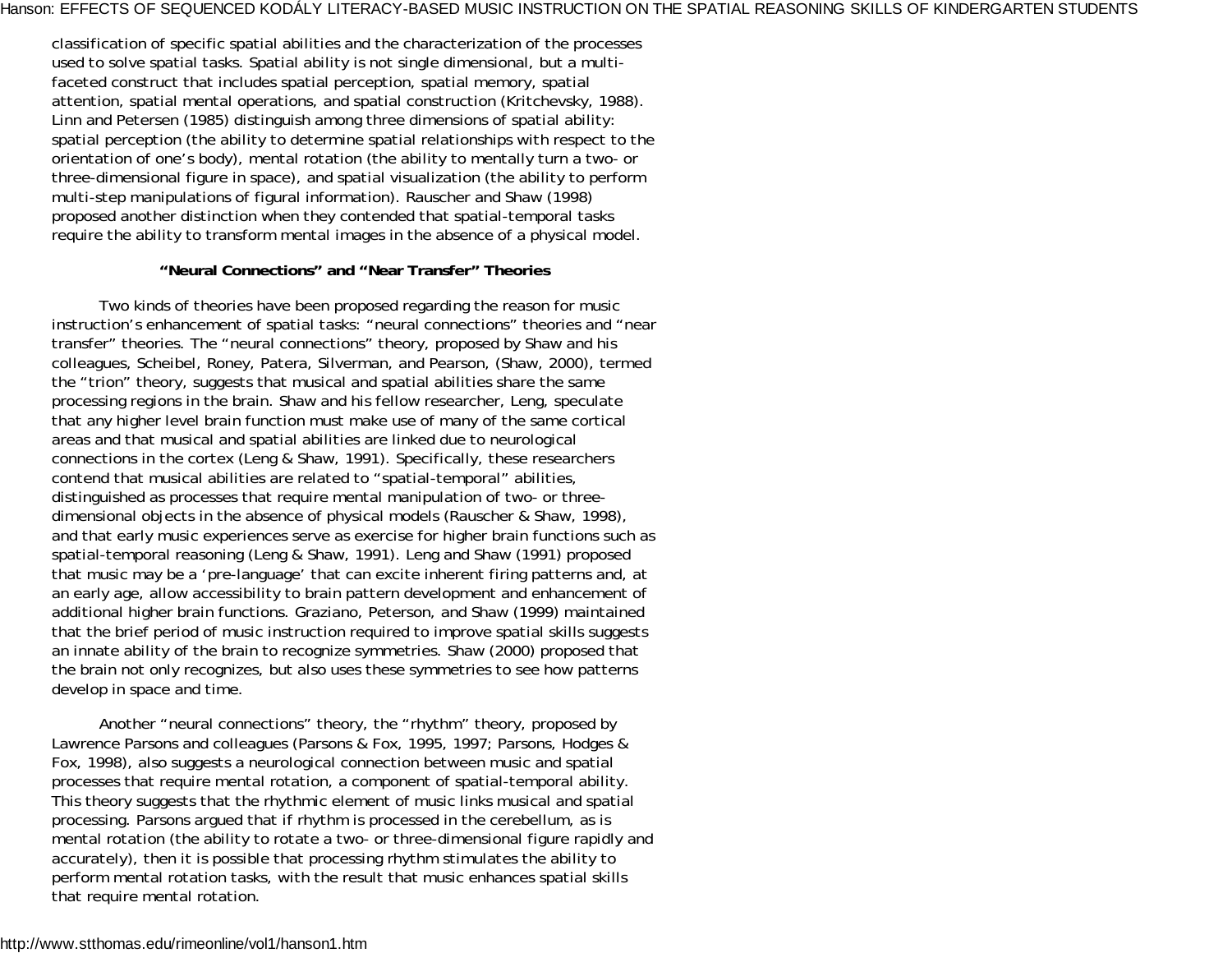Orsmond and Miller (1999) believe that another possibility for a causal relationship between music and other cognitive abilities is that various musical activities have transfer effects to specific cognitive skills, consequently the term, cognitive or "near transfer." Cognitive transfer or "near transfer" theories propose that one kind of learning assists performance on other kinds of tasks as in music and spatial processes. These two categories of theories, "near transfer" and "neural connections" theories such as the "trion" model and the "rhythm" theory are not autonomous and could, combined together, account for the effects of music training on spatial abilities.

#### **Music Instruction and Spatial-Temporal Reasoning**

Research studies have investigated the relationship between music instruction and spatial-temporal reasoning by examining various contexts of instructional methods such as piano keyboard training, the Orff approach, active Orff in combination with the Kodály approach, and Kodály exclusively. Rauscher, Shaw, Levine, Ky, and Wright (1994) found that piano training significantly enhanced spatial-temporal reasoning skills. A more structured treatment condition than that of the pilot study involved individual piano keyboard lessons combined with singing. The results produced a significant effect ( $p < .0001$ ) on spatialtemporal task performance.

In an additional investigation, Rauscher et al. (1997) tested the hypothesis that music instruction of young children, whose cortices are plastic (receptive to stimulation), produces long-term enhancement of spatial-temporal reasoning. Preschool children who participated in this study (*N* = 78) were divided into four groups: the Keyboard group (*<sup>n</sup>* = 34), which received private piano keyboard lessons and group singing sessions; the Singing group  $(n = 10)$ ; the Computer group  $(n = 20)$ ; and the No Lessons group (*<sup>n</sup>* = 14). Four subtests from the *Wechsler Preschool and Primary Scale of Intelligence-Revised (WPPSI-R)* (1989), one spatial-temporal task and three spatial recognition tasks were used. Significant improvement on the spatial-temporal task was found for the keyboard group only. There was no significant improvement on the spatial recognition tests by any of the four groups.

### *Piano/Keyboard*

Costa-Giomi (1999) reported significant, though temporary, effects on general cognitive and spatial abilities when individual piano lessons, which incorporated standard notation, were administered to less-privileged fourth through sixth grade students (*N* = 78) over a three-year period. The experimental group (*<sup>n</sup>* <sup>=</sup> 43) performed significantly better on spatial-temporal tasks after 1 year and 2 years of instruction than did the control group ( $n = 35$ ). However, the improvements were only temporary; the groups did not differ in general or specific cognitive abilities after 3 years of instruction.

Rauscher (1999b), in her "Head Start Music Intervention Study," which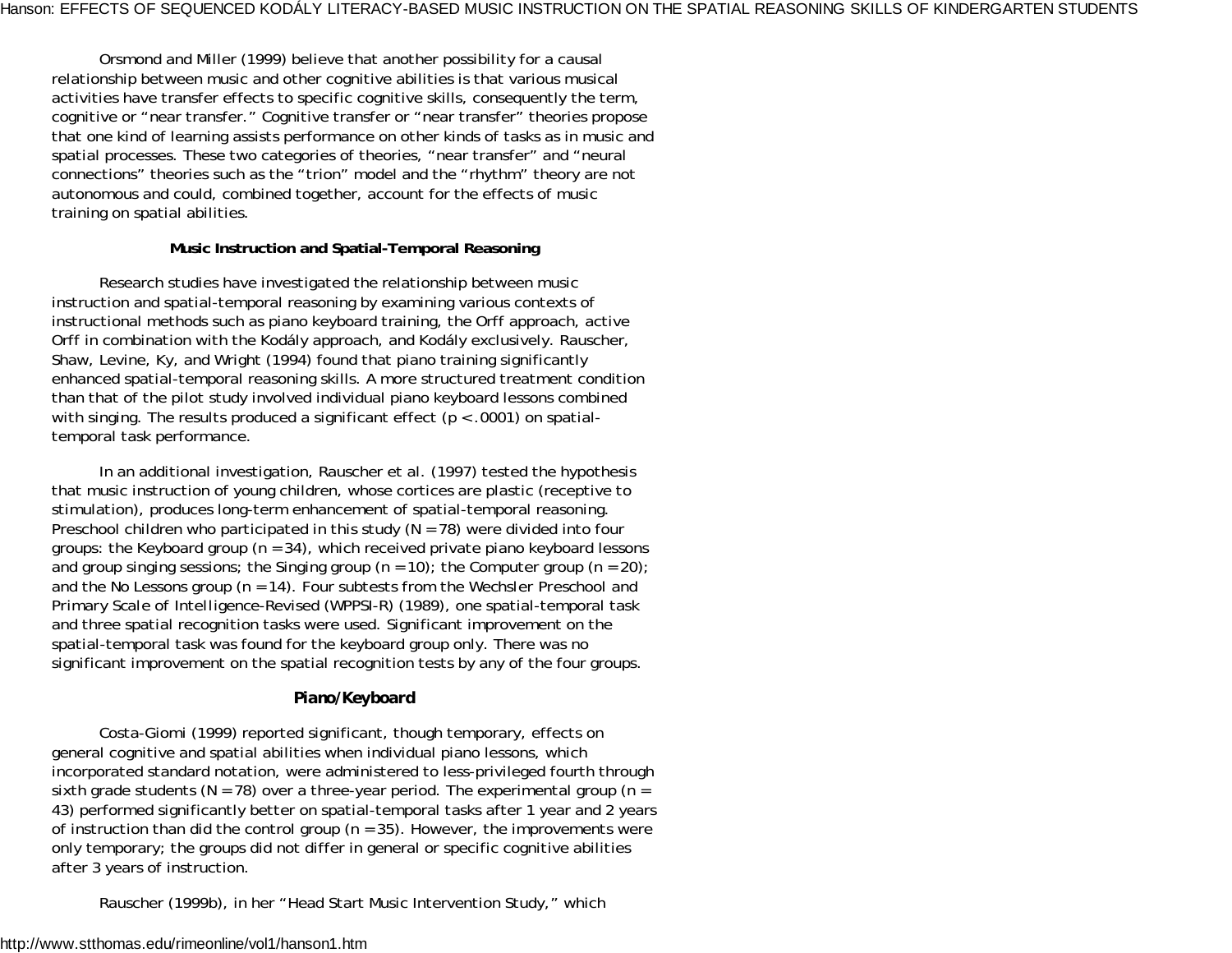involved low socio-economic status subjects, found that piano training had a significant effect (*p* < .0001) on the spatial-temporal task performance of 3- to 6-year-olds. Preschool children (*N* = 87) received weekly piano keyboard instruction (in combination with group singing), or computer instruction or no music training over a three-year period. The researcher stated that the instruction was mainly Kodály-based with the 3-year-olds and Yamaha keyboard-based with the kindergarteners.

Graziano, Peterson, and Shaw (1999) discovered that combining piano keyboard instruction with Math Video Game training increased the scores of second graders on a proportional math and fractions test. Students in the experimental group who received piano keyboard training in conjunction with Spatial-Temporal Math Video Game training, a newly developed software program specifically designed to boost children's spatial-temporal reasoning, scored 27% higher on a test of proportional math and fractions than those who used the software and received English language training and those who received no special instruction.

Rauscher (1999a) studied kindergarten students (*N* = 66) from Franklin Elementary in Oshkosh, Wisconsin and further established the positive effect of piano keyboard training on spatial-temporal reasoning abilities using a computer animated assessment program, *Spatial-Temporal Animation Reasoning (STAR*). She determined that the experimental group  $(n = 35)$  provided with weekly 40-minute group keyboard lessons, increased significantly (*p* < .0006) on proportional reasoning skills compared to the control group ( $n = 31$ ) provided with animated reading instruction.

Rauscher and Zupan (2000) found that 8 months of piano keyboard training improved kindergarteners' (*N* = 68) spatial-temporal reasoning scores compared to children who did not receive the lessons. The keyboard, or experimental group (*<sup>n</sup>* <sup>=</sup> 34), who received bi-weekly 20-minute group keyboard lessons scored significantly higher than the no music, or control group ( $n = 28$ ) on two spatial-temporal tasks after 4 months of lessons, a difference that was greater in magnitude after 8 months of lessons. A third subtest, the Pictorial Memory Task from the *McCarthy Scales of Children's Abilities (MSCA)* (1972), for which no significance was found, served as a visual memory comparison task test.

### *Orff*

Additional studies that indicate that music training enhances spatialtemporal skills incorporated the Orff approach, Orff in combination with the Kodály concept, or Kodály exclusively as a method of active classroom music instruction. Mallory and Philbrick (1995), in a partial replication of a study by Rauscher and colleagues (1994), suggested that music training enhances spatial skills by exercising the same neural pathways that govern other right hemisphere activities such as higher mathematical reasoning and puzzle completion. Three- to five-year-old children who attended preschool classes, with or without active Orff music instruction, 1 hour a week for 6 months were assessed at three- and

#### http://www.stthomas.edu/rimeonline/vol1/hanson1.htm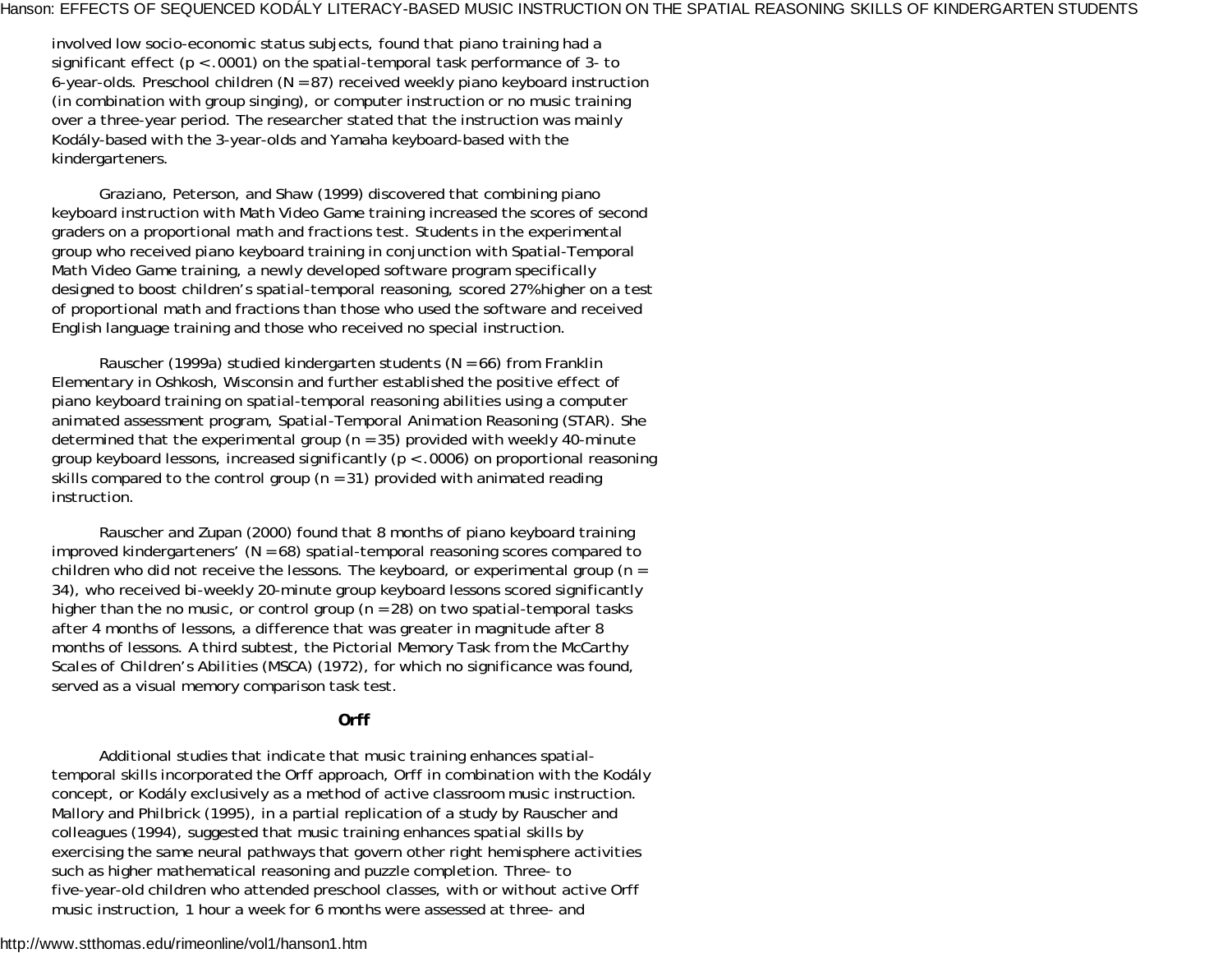six-month intervals using the Object Assembly Task from the *Wechsler Preschool and Primary Scale of Intelligence-Revised (WPPSI-R)* (1989). Children who received training showed significant improvement  $(p = .003)$ , although average scores on the Object Assembly Task increased for both groups.

Flohr, Miller, and Persellin (1998) reported that active Orff-based classroom music instruction significantly enhanced the spatial-temporal skills of 4- to 6-year-olds (*N* = 22). The researchers used non-standard notation with the active Orff-based experimental group and no music instruction for the control group. Using the Object Assembly Task from the *WPPSI-R* (1989) as the dependent measure, they found a significant effect ( $p = .05$ ) in spatial-temporal task performance.

A study of kindergarten students (*N* = 68) by Taetle (1999) revealed significantly higher spatial-temporal increases due to active music instruction featuring the Orff approach. Students in the experimental group  $(n = 28)$ , who used Orff xylophones, which provided a visual-linear representation of pitch, were compared with a singing group ( $n = 26$ ) and a passive listening group ( $n = 14$ ).

Similarly, Persellin (1999) conducted a study with kindergarten students (*N* <sup>=</sup> 13), which further established the positive effect of Orff-based time-intensive music instruction on spatial-temporal skills. Lessons included singing and full body movement in addition to the instrument playing three times a week for 6 weeks. Subjects were pretested before instructional treatment and posttested twice, immediately after treatment and again after an additional six-week period.

### *Orff/Kodály*

Gromko and Poorman (1998) implemented an active Orff- and Kodály-based approach that resulted in a positive effect on the spatial skill development of preschool children (*N* = 30). The music treatment for the experimental group (*<sup>n</sup>* <sup>=</sup> 15) "engaged children in sensory motor actions in response to music and promoted their perception of and memory for the rhythmic pulse and tonal contour of music" (p. 175). Both groups received regular preschool classroom music instruction; however, in addition, the experimental group  $(n = 15)$  sang, moved to, and notated the pieces they played on songbells, while the control group (*<sup>n</sup>* = 15) received no additional special music instruction. Although the *WPPSI-R* (1989) testing failed to achieve significant results, the music training evoked a positive effect on the children's spatial skill development.

### *Kodály*

Hurwitz, Wolff, Bortnick, and Kokas (1975) found no significant effect of 7 months of daily Kodály music instruction on the spatial-temporal abilities of first graders using the Object Assembly Scale of the *Wechsler Intelligence Scale for Children (WISC)* (1974) as the dependent measure. These studies reveal that music training, which includes instruction in standard notation, significantly impacts the acquisition of spatial-temporal reasoning abilities.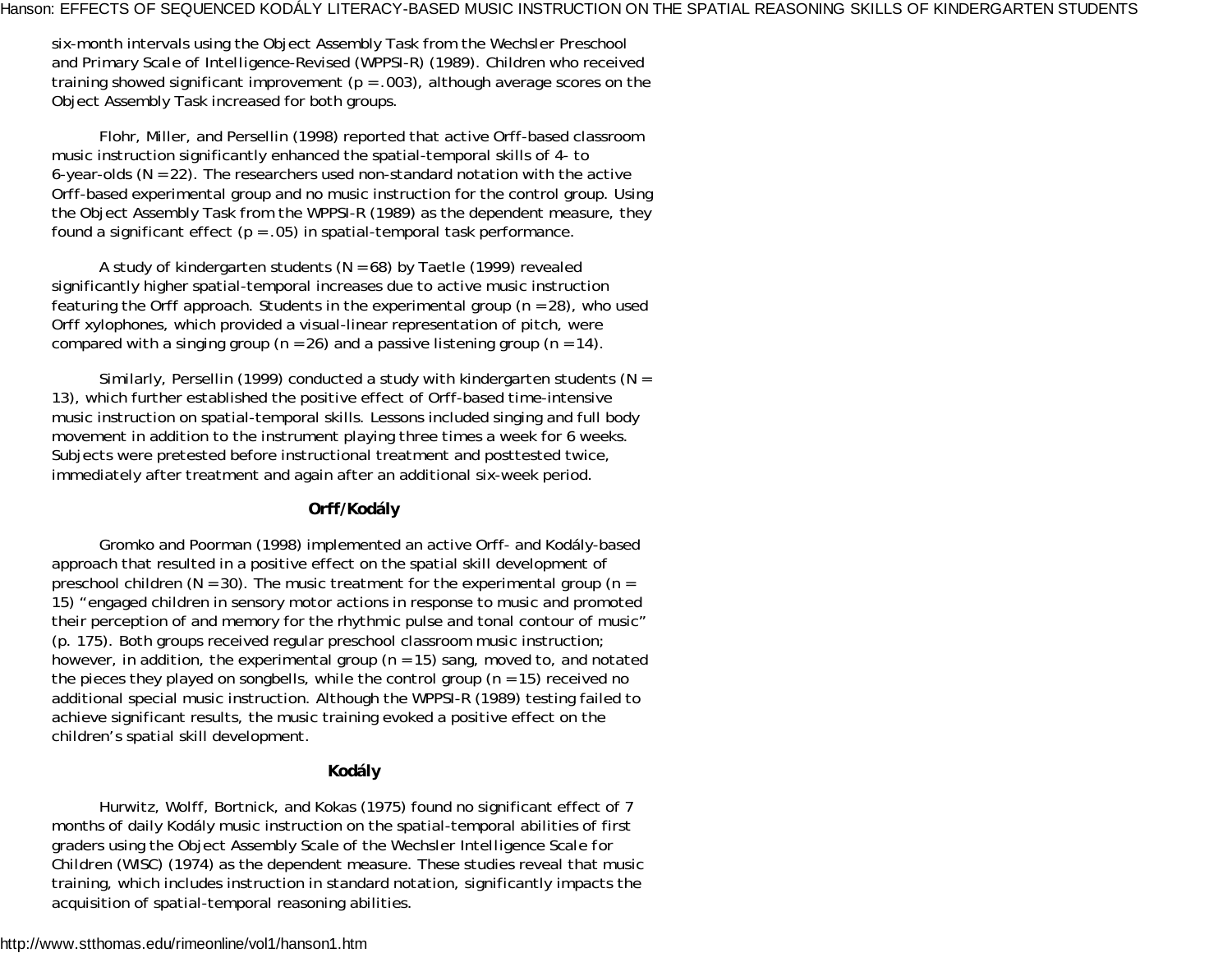### **Music Instruction and Spatial Reasoning**

Studies have indicated that active music instruction significantly enhances the acquisition of a range of spatial reasoning skills. Flohr (2000) studied 20 subjects and implemented active Orff-based classroom music instruction with 4-year-olds. With the same (treatment and control) study design as employed in a previous study (Flohr, Miller & Persellin, 1998), Flohr used the Visual Closure Test from the *Woodcock-Johnson Psycho-Educational Battery-Revised (WJ-R)* (1989) and found no significant effect ( $p = .15$ ) on the spatial recognition task.

Bilhartz, Bruhn, and Olson (2000) found a significant connection between early music instruction and spatial reasoning abilities. The researchers explored a structured music curriculum and cognitive development with 4- to 6-year-olds (*N* <sup>=</sup> 71). The experimental group (*<sup>n</sup>* = 36) received 75-minute weekly, parent-involved Kindermusic lessons for 30 weeks, while the control group (*<sup>n</sup>* = 35) received no treatment. Analysis showed significant gains on a spatial memory subtest from the *Stanford-Binet Intelligence Scale (SBIS)* (1986), the Bead Memory subtest, for subjects who received music instruction.

A study by Parente and O'Malley (1975) revealed that active rhythm training, which influenced the spatial dimension of field independence (perception of one's environment as consisting of objects as distinct from their surroundings) in children, resulted in significant effects on a spatial visualization task. An experimental group (*<sup>n</sup>* = 12) showed significant improvement (*p* = .03) on the Children's Embedded Figures Test from *The Manual for Embedded Figures Test* (1971), used as a spatial visualization task, while a matched control group (*<sup>n</sup>* = 12), which received alternative unrelated activities, did not improve.

Similarly, Hurwitz et al. (1975), in a study with first graders, reported a significant effect  $(p = .05)$  of active Kodály training on spatial abilities, specifically a spatial visualization task test using the Children's Embedded Figures Test. Additional studies by Rauscher et al. (1997), Gromko and Poorman (1998), and Taetle (1999) indicated that piano keyboard training, an Orff- and Kodály-based approach, and an active Orff approach, respectively, produced a significant effect or improvement on children's spatial-temporal skills.

### **Kodály-Based Music Instruction**

Kodály-based music instruction embodies a sequential process, by which a culture's folk songs and active, authentic singing games are implemented to teach rhythm, melody, harmony, form, timbre, texture, and expression, in addition to the skills of singing, listening, moving, reading and writing notation, and the analysis of music. Zoltán Kodály, Hungarian composer, ethnomusicologist, and educator, founded a philosophy of music education presently referred to as the Kodály approach. The approach incorporates moveable-do solfa, hand signs, rhythmic syllables, and singing, which is its most definitive component. Kodály emphasized

#### http://www.stthomas.edu/rimeonline/vol1/hanson1.htm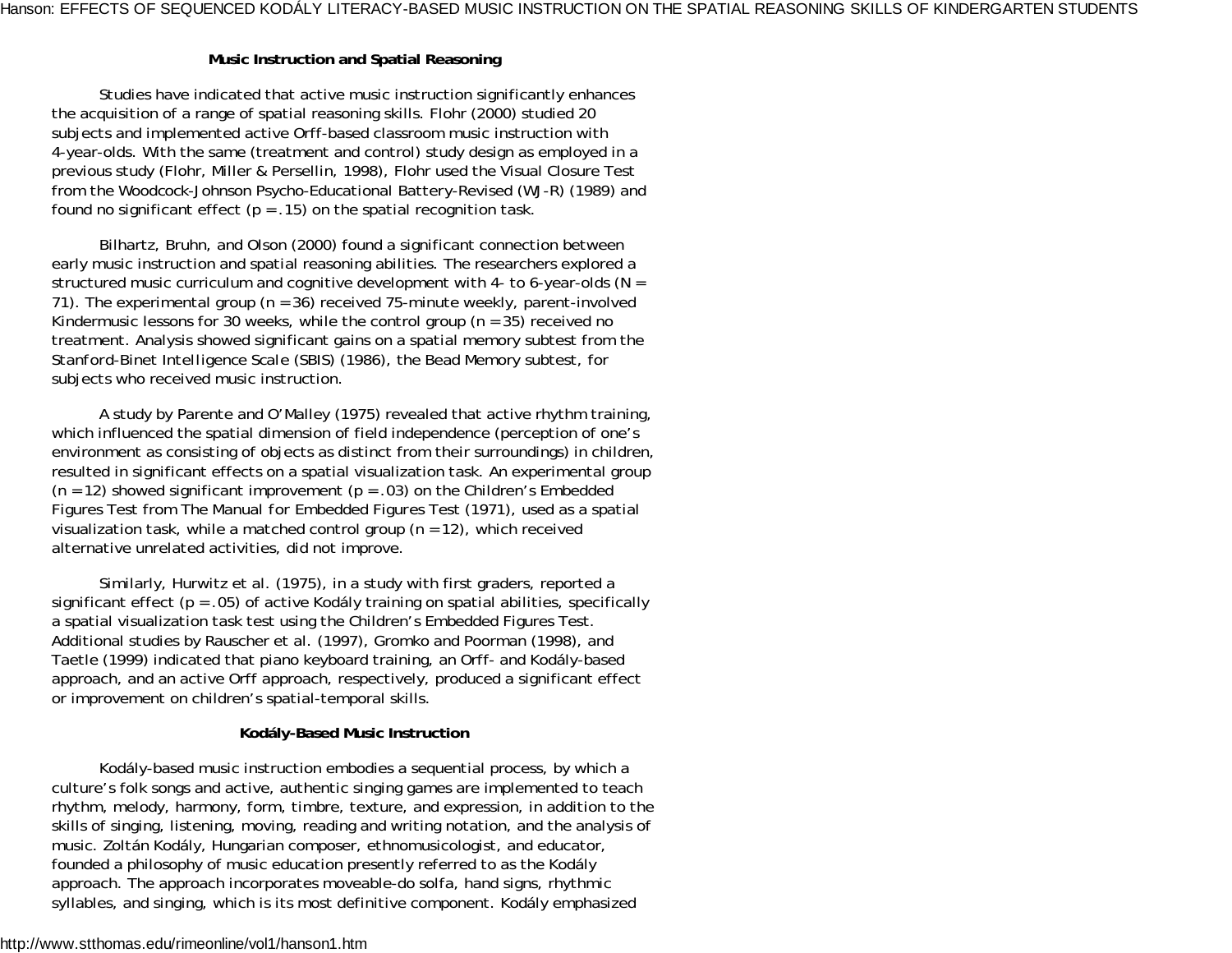the use of moveable-do solfa and hand signs, initially developed by Sarah Glover and adapted by John Spencer Curwen as a part of his tonic solfege [sic] system (Choksy, 1999). Music literacy, one of the major foci of the Kodály concept, involves "from the aural to the visual" by developing the ability to comprehend what is heard and apply that learning to reading and writing notation, music analysis, composition, and improvisation.

### **Kodály-Based Music Instruction and Nonspatial Abilities**

The research in Kodály-based contexts has examined the relationship between active music instruction and nonspatial abilities (general intelligence).[1] Laczo (1985) investigated the influence of Kodály music education on general intelligence (nonspatial abilities) and found improvement, though not significant, on *Raven's Progressive Matrices* (1986), also known as *Raven's Standard Progressive Matrices (RSPM)* (1986), regarded as a nonverbal measure of general or logical intelligence. Laczo's 2 three-year studies involved third or sixth graders in three groups, which received intensive Kodály music instruction, intensive language study, or no treatment (normal curricular instruction). Hurwitz et al. (1975) determined that intensive Kodály training with first graders produced a significant effect (*p* = .05) on their nonspatial abilities (general intelligence) using *Raven's Progressive Matrices* (1986).

### **Purpose of the Study**

The purpose of this study was to examine the effects of sequenced Kodály literacy-based music instruction on the spatial skills of kindergarten students. More specifically, the study sought to determine the exact types of spatial skills that are enhanced—whether spatial-temporal only or other types of spatial skills (e.g., spatial recognition) as well. This study assessed the effects of Kodály music instruction on the dependent measures of spatial-temporal, spatial recognition, and nonspatial (verbal) abilities (the latter measure served as a comparison task test to minimize the presence of the Hawthorne effect or novelty effects). The following research questions guided the study:

1) What are the effects of sequenced Kodály literacy-based music instruction on kindergarteners' spatial-temporal skills?

2) What are the effects of sequenced Kodály literacy-based music instruction on kindergarteners' spatial recognition skills?

3) What are the effects of sequenced Kodály literacy-based music instruction on kindergarteners' nonspatial (verbal) skills?

# **METHODOLOGY**

Subjects in this study included five- and six-year-old students (*N* = 54)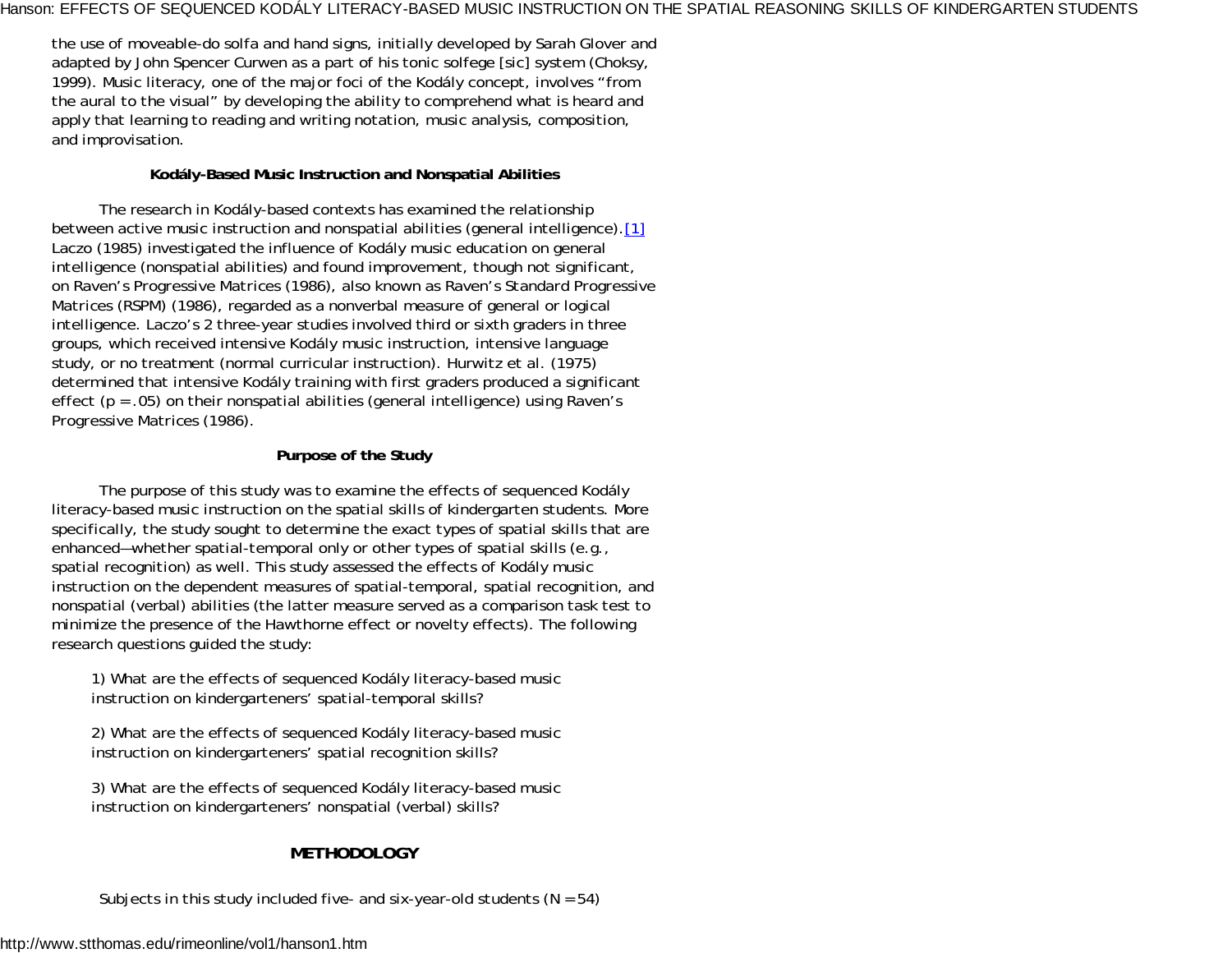enrolled in three kindergarten classes in a rural K-5 elementary school with an enrollment of approximately 400 students. This school did not offer classroom music instruction at the kindergarten level. Parent consent forms were required of each student at the onset of the investigation. Students who did not submit the proper consent form were not further considered for the study. The treatment period of this study spanned 31 weeks over 7 months from October, 2000 through April, 2001. The pretests were conducted in late September and early October, 2000 and the posttests in late April and early May, 2001.

### **Experimental Design**

A pretest-posttest control group design (Campbell & Stanley, 1963, Design 10, p. 47) was used with three groups, two experimental groups and one control group. A coin toss determined the assignment of two morning kindergarten classes to experimental group one or the control group, since the afternoon kindergarten class was arbitrarily assigned as experimental group two and received computer instruction due to scheduling constraints with the computer laboratory and instructor. Computer instruction controlled for the Hawthorne effect, which proposes that students who experience or are exposed to any new situation will inevitably show improvement. The investigator chose a pretest-posttest control group design based on the assumption that subjects would not experience a "carry-over" effect (activation of processing areas in the brain by a spatial task that might carry over through a subsequent task test).

### **Internal Validity**

The pretest-posttest control group design used in this study controlled for threats to internal validity of history, maturation, testing, and instrumentation through the similarity of recruitment and approximation of pretest scores of the experimental and control groups (Campbell & Stanley, 1963). Furthermore, the investigator observed additional measures to monitor for possible events beyond the control of the design of the study e.g., using non-homogeneous groups, only Englishspeaking students, and raw scores for statistical analyses. Subjects in this study were drawn from three kindergarten classes in one elementary school. Since randomization in the assignment of subjects to the groups was not possible, the three groups were recruited as intact classrooms. This similarity in recruitment controlled for possible selection bias.

### **External Validity**

Employing the investigator as the music instructor for experimental group one and a certified school district educator as the computer instructor for experimental group two controlled for external influences such as experimenter bias. Although the subjects in all groups knew they were taking part in a study, none of the subjects were aware of the content of the study. In addition, the subjects had no previous music or computer instructional experiences by which to compare these specific treatment conditions, reducing the possibility of the

#### http://www.stthomas.edu/rimeonline/vol1/hanson1.htm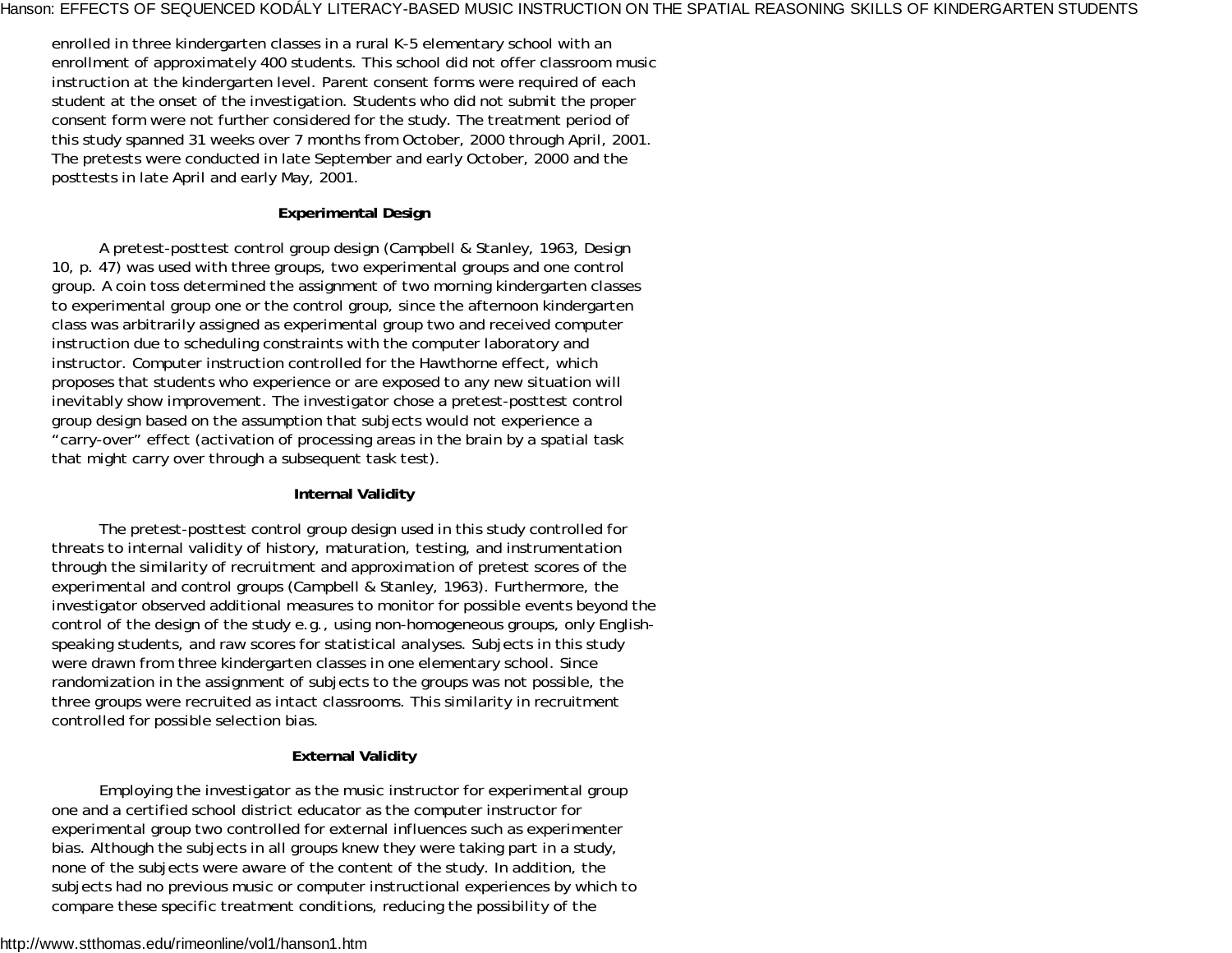Hawthorne and novelty effects. The dependent measures for this study included testing methods that are standard procedures used to measure spatial and nonspatial skill performance. The subjects in this study represented typical kindergarten students enrolled in a rural school. Generalization of results is limited to students with similar socio-economic backgrounds.

#### **Instructional Procedures**

The treatment for experimental group one (*n* = 18) consisted of sequenced Kodály literacy-based music instruction. During the first three months of treatment, the investigator taught kindergarteners introductory concepts e.g., beat, four voices (talking, whispering, singing, calling), fast/slow, loud/soft, high/low, short/long, and same/different. In the final four months of treatment, January through April, students learned basic literacy concepts, including heartbeat, rhythm, quarter note (ta), eighth notes (ti-ti), quarter rest, two-beat ostinato, two-beat meter, measure, bar line, double bar line, repeat sign, so/mi, and la. Kindergarteners added heartbeats, bar lines, and double bar lines to simple rhythmic patterns, which included quarter and eighth notes and quarter rests. They observed repeat signs in reading rhythmic and melodic patterns of songs. By the end of April, students read so, mi, and la from five-line staff notation and, with the same three pitches, notated melodic patterns in the keys of C, F, and G. Using inner hearing, they matched the first phrase (notated on a five-line staff) of six known songs (using two separate worksheets with three songs each) to a picture/icon representing each song. The kindergarteners used fine and gross motor skills as they sang, danced and played various unpitched percussion instruments e.g., hand drums, woodblocks, and triangles.

Experimental group two  $(n = 18)$  received instruction in which beginning computer keyboard skills, including how to use a mouse, were introduced. Using beginner computer software programs (Jumpstart ABC, Jumpstart Kindergarten, Pooh Kindergarten, and Reader Rabbit Learn to Read), students engaged in basic skill activities. The subjects in experimental group one and experimental group two met for 30 minutes twice a week. The computer instructor had a program started for the students when they arrived. They engaged in three activities from one compact disc during each class period. The instructor listed the activities on the board and announced to the class to switch to another specific activity approximately every 10 minutes. Kindergarteners learned how to quickly switch between activities on the compact discs. They were not required to log on to the computers since it would have involved entering a 7-letter logon name and a password and navigating through numerous programs on the Start menu to get to the desired program; however, they learned how to close down the program and log off the computers. The programs included a variety of activities and 3 different skill levels were available in all but one (Jumpstart Kindergarten). With Jumpstart ABC, students found letters (Casey's Pizza Place), matched pictures with words (Tuna Mountain), and matched letters (Train Station). In Pooh Kindergarten, kindergarteners matched letters with words (Word Shop), sorted shapes into jars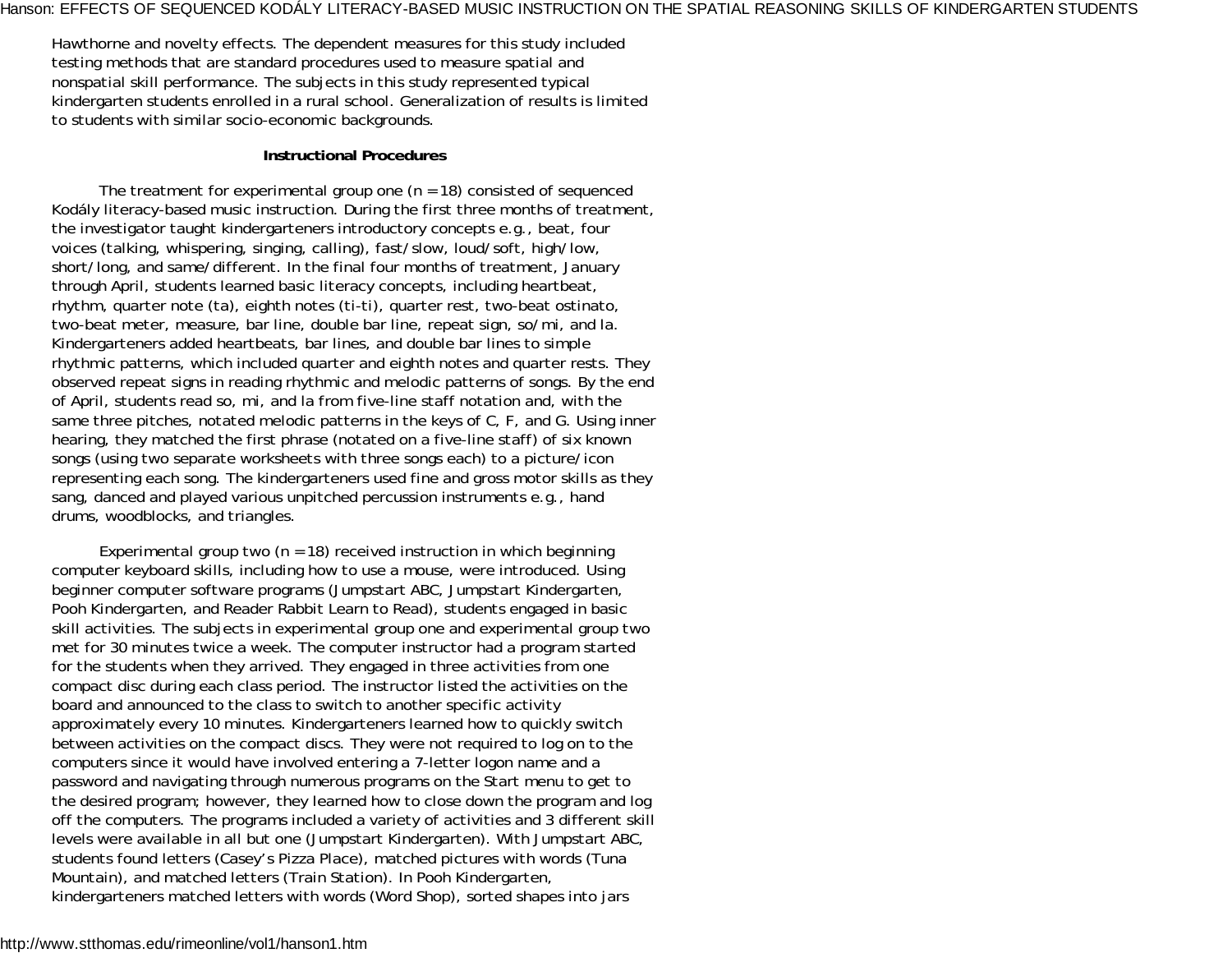(Shape Sorting), drew and painted (Thoughtful Spot), and practiced counting and matched numbers (Number Balloons). Students worked with letters and sounds in Reader Rabbit Learn to Read and sorted by sizes, shapes, numbers, and colors in Jumpstart Kindergarten.

The control group (*<sup>n</sup>* = 18) received no classroom music or computer instruction. All three classroom teachers, at their own discretion, initiated musical activities such as singing (seasonal/holiday, patriotic, alphabet, and number songs) and performing rhymes and finger plays. These informal music activities were allowed and deemed not to affect the results of this study since kindergarteners in experimental group two and the control group did not actively make music e.g., clap, pat, or use rhythmic or melodic syllables (in the same manner as experimental group one) nor were any musical concepts or skills (specifically, reading standard notation) taught.

### **Data Collection**

Data were collected in two phases: (a) pretest measures and (b) posttest measures. Upon receipt of all the parent consent forms, two school psychologists and a social worker pretested the kindergarten students on spatial and nonspatial reasoning skills, using three subtests, the Object Assembly Task (a spatial-temporal measure) from the *Wechsler Preschool and Primary Scale of Intelligence-Revised* (1989), the Visual Closure Test (a spatial recognition measure) from the *Woodcock-Johnson Psycho-Educational Battery-Revised* (1989), and the Absurdities Test (a nonspatial measure) from the *Stanford-Binet Intelligence Scale* (1986). After the seven-month instructional-treatment period, one retired school psychologist posttested all the subjects using the same three measures. No special training was required to administer the three subtests; the school psychologists and the social worker were qualified based upon their previous required training for the administration and scoring of these tests.

The *Wechsler Preschool and Primary Scale of Intelligence-Revised (WPPSI-R)* (1989) consists of six verbal subtests and six nonverbal performance measures, which provide standardized measures of a variety of intellectual abilities. The timed performance subtests of nonverbal intelligence include Object Assembly, Geometric Design, Block Design, Mazes, Picture Completion, and Animal Pegs. Spatial-temporal ability performance was measured using the Object Assembly Task. The individually administered subtest requires a child to complete simple puzzles, each within a specified time limit (from 2 to 2½ minutes). The test-retest reliability coefficient for the Object Assembly subtest, using a split half procedure corrected by the Spearman-Brown formula, is .70 and the concurrent validity of the Performance Scale is .82.

The *Woodcock-Johnson Psycho-Educational Battery-Revised (WJ-R)* (1989) is a comprehensive set of individually administered standardized tests for measuring cognitive abilities, scholastic aptitudes, and achievement. Spatial recognition ability performance was measured using the Visual Closure Test from the *Tests of*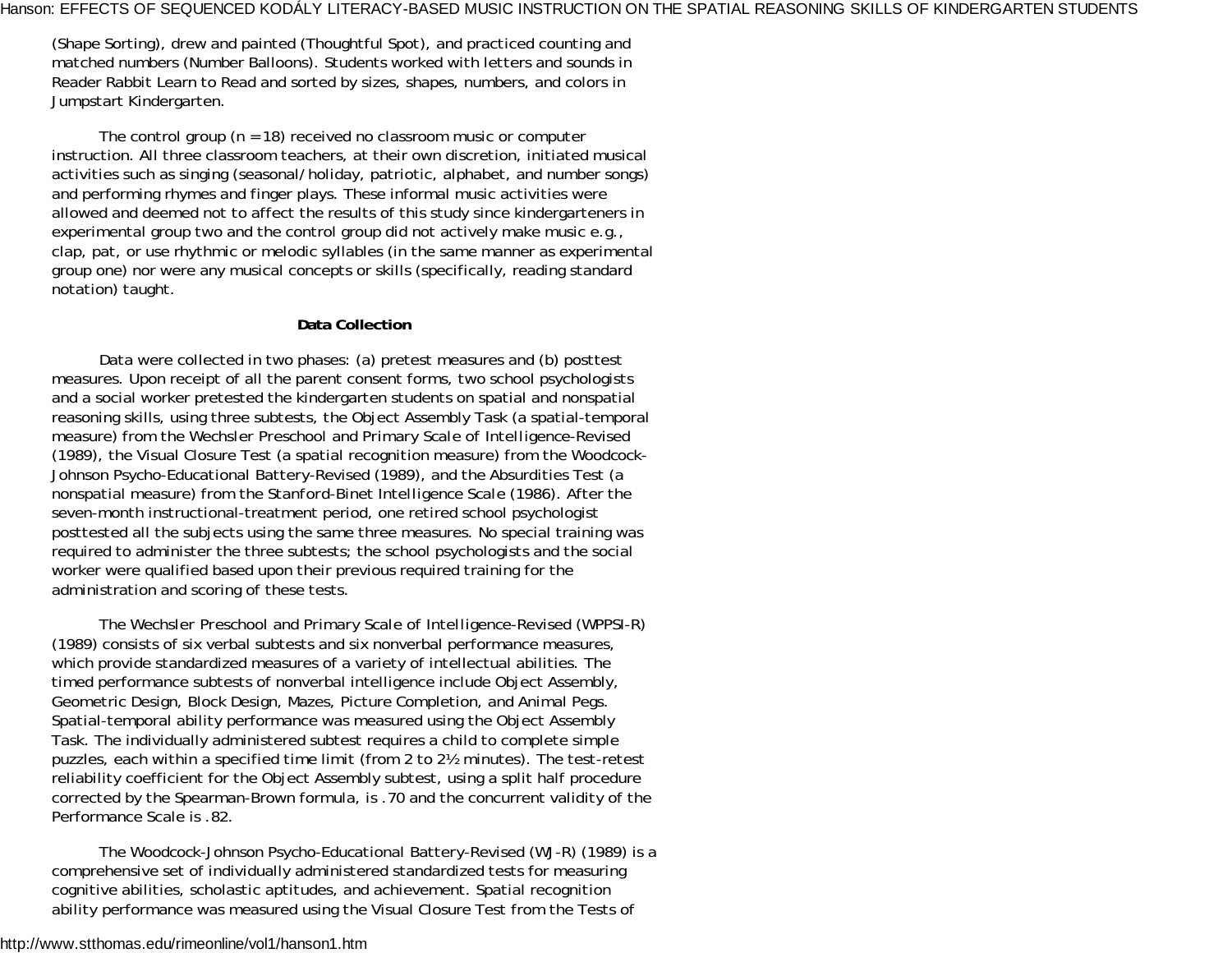*Cognitive Ability*, which requires a child to identify a picture altered in various ways. The test-retest reliability coefficient for the Visual Closure Test, using a split half procedure corrected by the Spearman-Brown formula, is .84 and the concurrent validity for the Broad Cognitive Ability Area is .69.

The *Stanford-Binet Intelligence Scale-Revised (SBIS)* (1986) is a comprehensive set of individually administered standardized tests for measuring verbal reasoning, abstract/visual reasoning, quantitative reasoning, and short-term memory. Verbal (nonspatial) reasoning was measured using the Absurdities Test from the Verbal Reasoning Area Tests, which requires a child to identify and verbally describe the incongruity in a picture. The test-retest reliability coefficient for the Absurdities Test, using the Kuder-Richardson formula 20 (KR-20), is .87 and the concurrent validity for the Verbal Reasoning Area is .73.

### **RESULTS**

### **Spatial-Temporal Ability, Spatial Recognition Ability, and Nonspatial Ability**

The means, standard deviations (*SD*), and ranges for all variables are presented in Table 1. Three separate one-way analyses of variance (one for each test/measure) were performed on the pretest scores and three additional analyses of variance were performed on the posttest scores of the three groups. There was no significant difference between the three groups in the pretest or posttest scores of the Object Assembly Task, the Visual Closure Test, and the Absurdities Test.

Table 1: *Pretest Means, Posttest Means, Standard Deviations (SD), and Ranges of the Object Assembly Task, the Visual Closure Test, and the Absurdities Test*

|          | Object<br>Assembly | <i>Visual Closure</i> | Absurdities    |
|----------|--------------------|-----------------------|----------------|
| Group    | n Mean Range       | n Mean Range          | n Mean Range   |
|          | (SD)               | (SD)                  | (SD)           |
| Music    |                    |                       |                |
| Pretest  | 18 21.39 10-27     | 18 24.50 18-31        | 18 15.72 10-19 |
|          | (5.16)             | (2.79)                | (2.40)         |
| Posttest | 18 25.61 20-31     | 18 28.78 20-34        | 18 18.83 15-23 |
|          | (3.85)             | (3.56)                | (2.18)         |
|          |                    |                       |                |
| Computer |                    |                       |                |
| Pretest  | 18 22.78 15-29     | 18 26.50 21-32        | 18 17.33 12-21 |
|          | (4.11)             | (3.52)                | (2.06)         |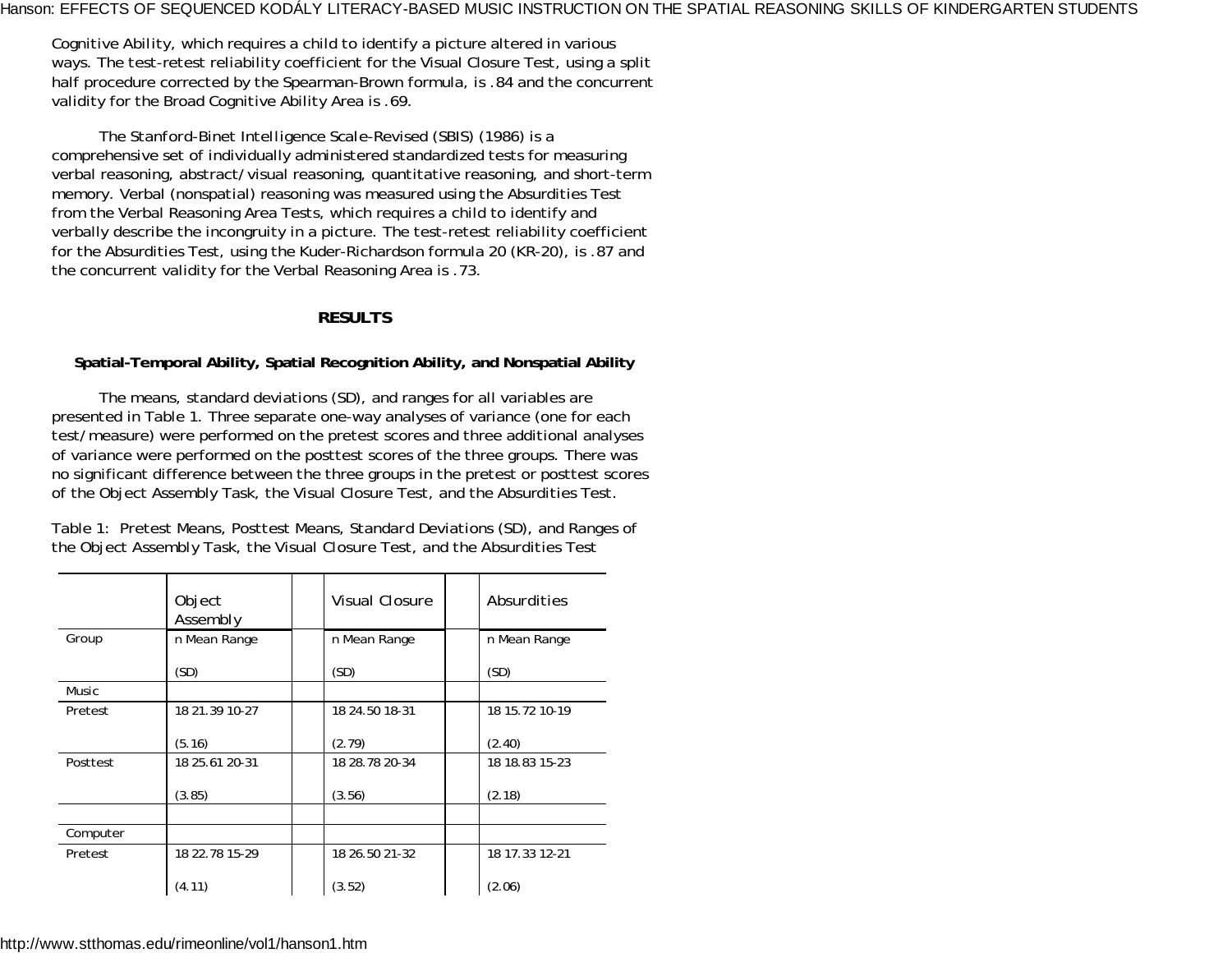| Posttest     | 18 25 39 19 - 31 | 18 30.22 22-34   | 18 18.56 15-25 |  |
|--------------|------------------|------------------|----------------|--|
|              | (3.74)           | (2.88)           | (2.09)         |  |
|              |                  |                  |                |  |
| No Treatment |                  |                  |                |  |
| Pretest      | 18 21.44 16-29   | 18 25 33 16 - 31 | 18 16.72 8-21  |  |
|              | (4.38)           | (3.91)           | (3.08)         |  |
| Posttest     | 18 26.78 14-30   | 18 30.00 26-35   | 18 19.22 16-23 |  |
|              | (3.44)           | (2.40)           | (1.83)         |  |

One method for assessing learning over a period of time is to calculate and analyze gain scores (posttest minus pretest). This method, however, does not control for the general tendency of children who score the lowest usually improving the most over time. Table 2 contains the data for the mean gain scores of the Object Assembly Task, the Visual Closure Test, and the Absurdities Test.

Table 2: *Mean Gain Scores and Standard Deviations (SD) of the Object Assembly Task, the Visual Closure Test, and the Absurdities Test*

|              | Object<br>Assembly | <b>Visual</b><br>Closure | <b>Absurdities</b> |
|--------------|--------------------|--------------------------|--------------------|
| Group        | n Mean SD          | n Mean SD                | n Mean SD          |
| <b>Music</b> | 18 4.22 4.43       | 18 4.28 2.87             | 18 3.11 2.37       |
| Computer     | 18 2.61 3.84       | 18 3.72 2.22             | 18 1.22 1.93       |
| No Treatment | 18 5.33 4.70       | 18 4.67 3.22             | 18 2.50 2.77       |

### **ANOVA Results**

Three separate one-way analyses of variance were performed using the gain scores (posttest minus pretest) of each of the three dependent measures. The data in Table 3 represent the mean gain scores (posttest minus pretest) of the Object Assembly Task measure of spatial-temporal ability, the Visual Closure Test measure of spatial recognition ability, and the Absurdities Test measure of nonspatial (verbal) ability.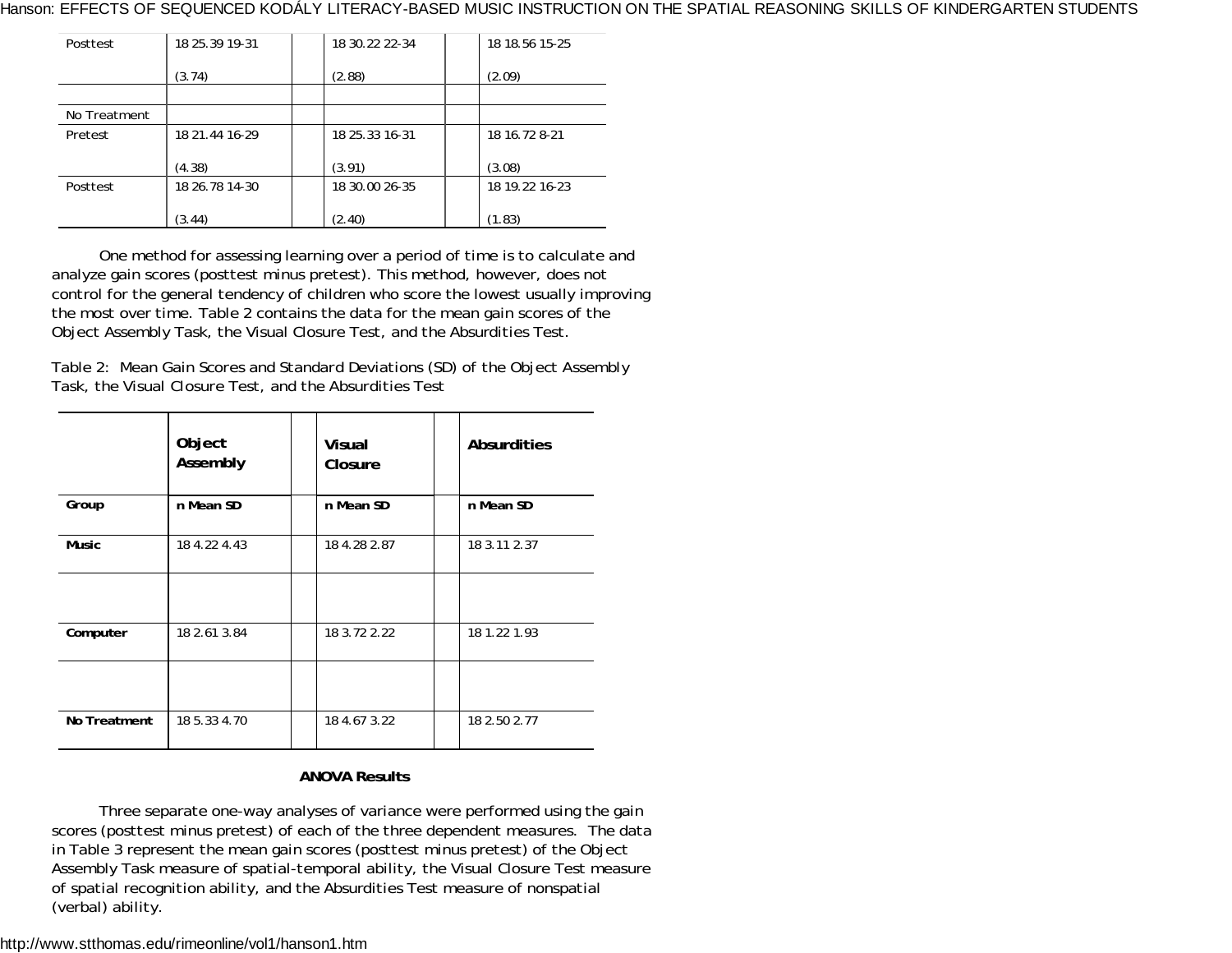Table 3 *ANOVA Results of the Gain Scores (Posttest - Pretest) for the Object Assembly Task, the Visual Closure Test, and the Absurdities Test*

| Source               | SS    | df             | <b>MS</b> | F    | $\overline{\rho}$ |
|----------------------|-------|----------------|-----------|------|-------------------|
| Between groups       | 67.44 | $\overline{2}$ | 33.72     | 1.79 | .177              |
| (Object<br>Assembly) |       |                |           |      |                   |
| Between groups       | 8.11  | $\overline{2}$ | 4.06      | 0.52 | .599              |
| (Visual Closure)     |       |                |           |      |                   |
| Between groups       | 33.44 | $\overline{2}$ | 16.72     | 2.95 | .061              |
| (Absurdities)        |       |                |           |      |                   |

Results of the three analyses of variance show no significant difference between the music group, the computer group, and the no treatment group in gain scores on the spatial-temporal ability measure, the spatial recognition ability measure, or the nonspatial ability measure. Based upon the results of the analyses of variance, the findings of this study indicated that the effects of Kodály music instruction were not significant for spatial-temporal ability, spatial recognition ability, or nonspatial (verbal) ability.

### **DISCUSSION**

### **Spatial-Temporal Ability**

In this study, the investigator found no significant difference between the three groups in pretest, posttest, or gain scores for a measure of spatial-temporal ability (the Object Assembly Task) as a result of Kodály music instruction. These findings substantiated those of Hurwitz et al. (1975) and Gromko and Poorman (1998), who reported no significant difference in spatial-temporal ability using the same Object Assembly Task measure. The reasons for the subjects not achieving significance in their performance on a spatial-temporal measure can only be speculative. Perhaps the nonsignificance of the outcomes can be attributed to several pedagogical issues that remain unanswered. First, the ideal age at which training should begin is not known. Although enhancement of spatial-temporal ability is expected throughout early childhood, the neural plasticity of children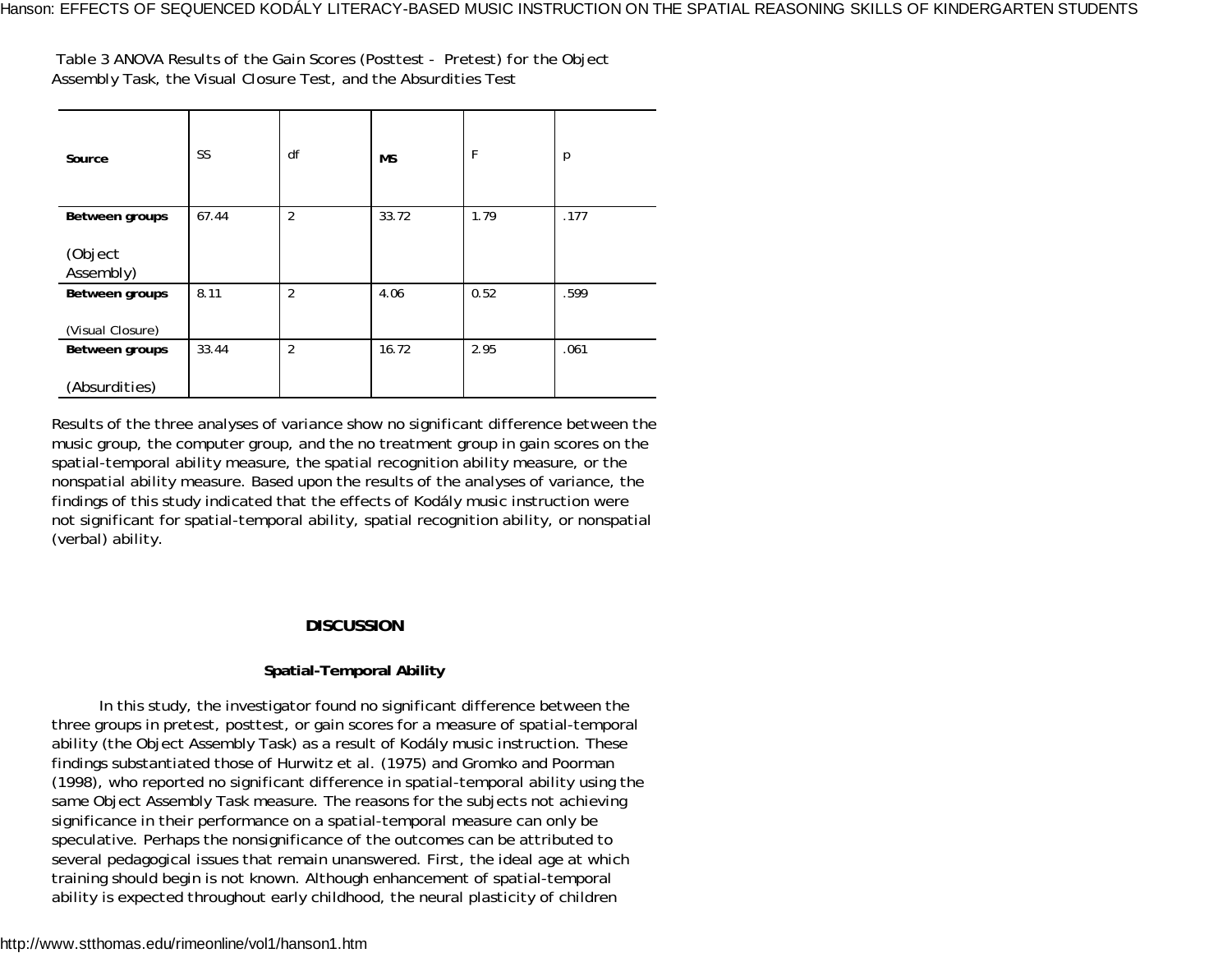three years old or younger may be responsible for the largest effects (Mallory & Philbrick, 1995). Second, little is known regarding the long-term effects of spatialtemporal enhancement. Rauscher et al. (1997) found that the effect lasts at least one day. Whether the enhancement remains after music instruction is discontinued is also in question. Third, it is uncertain whether the contributions of either the curriculum or the type of musical instrument are responsible for the acquisition of spatial-temporal skills. A keyboard represents a linear relationship of the spatial distances between pitches aurally, visually, and motorically. Perhaps any instrument (e.g., a xylophone or a set of songbells) that provides spatial representation is acceptable. It is also difficult to attribute the enhancements to specific musical activities such as playing instruments, reading and writing notation, or movement without isolating them. Experience with reading and writing standard notation was the key component of the Kodály music instruction in this study in attempting to achieve significant results. Kindergarteners were exposed to standard notation for not more than 6 weeks.

### **Spatial Recognition Ability**

Analysis of the data for the spatial recognition ability measure (the Visual Closure Test) showed no significant difference between the music group, the computer group, and the no treatment group in pretest, posttest, or gain scores. These results correspond to the findings of other researchers who found no significant enhancement of spatial ability due to music instruction (Flohr, 2000; Gromko & Poorman, 1998; Rauscher et al., 1997; Taetle, 1999). Music instruction may or may not enhance (nonspatial-temporal) spatial abilities.

### **Nonspatial Ability**

The data from the nonspatial ability measure, as expected, did not show a significant difference between experimental group one, experimental group two, and the control group in pretest, posttest, or gain scores. These findings correspond with those of Laczo (1985), who reported no significant improvement on a nonverbal measure of general intelligence. The Absurdities Test served as a nonspatial (verbal) comparison task test. The between-group uniformity of the posttest scores of the Absurdities Test minimized the presence of the Hawthorne effect or novelty effects for the spatial-temporal or spatial recognition tasks.

### **CONCLUSIONS**

The results of this study indicated that Kodály music instruction does not adversely affect students' spatial-temporal or spatial (recognition) reasoning skills. The outcomes reinforce the findings of other investigations involving Kodály music instruction (Hurwitz et al., 1975) and additional methods of music instruction (Flohr, 2000; Gromko & Poorman, 1998; Rauscher et al., 1997; Taetle, 1999). Kodály music instruction may be effective in the enhancement of spatial-temporal and spatial recognition reasoning skills. The music teacher/investigator in this study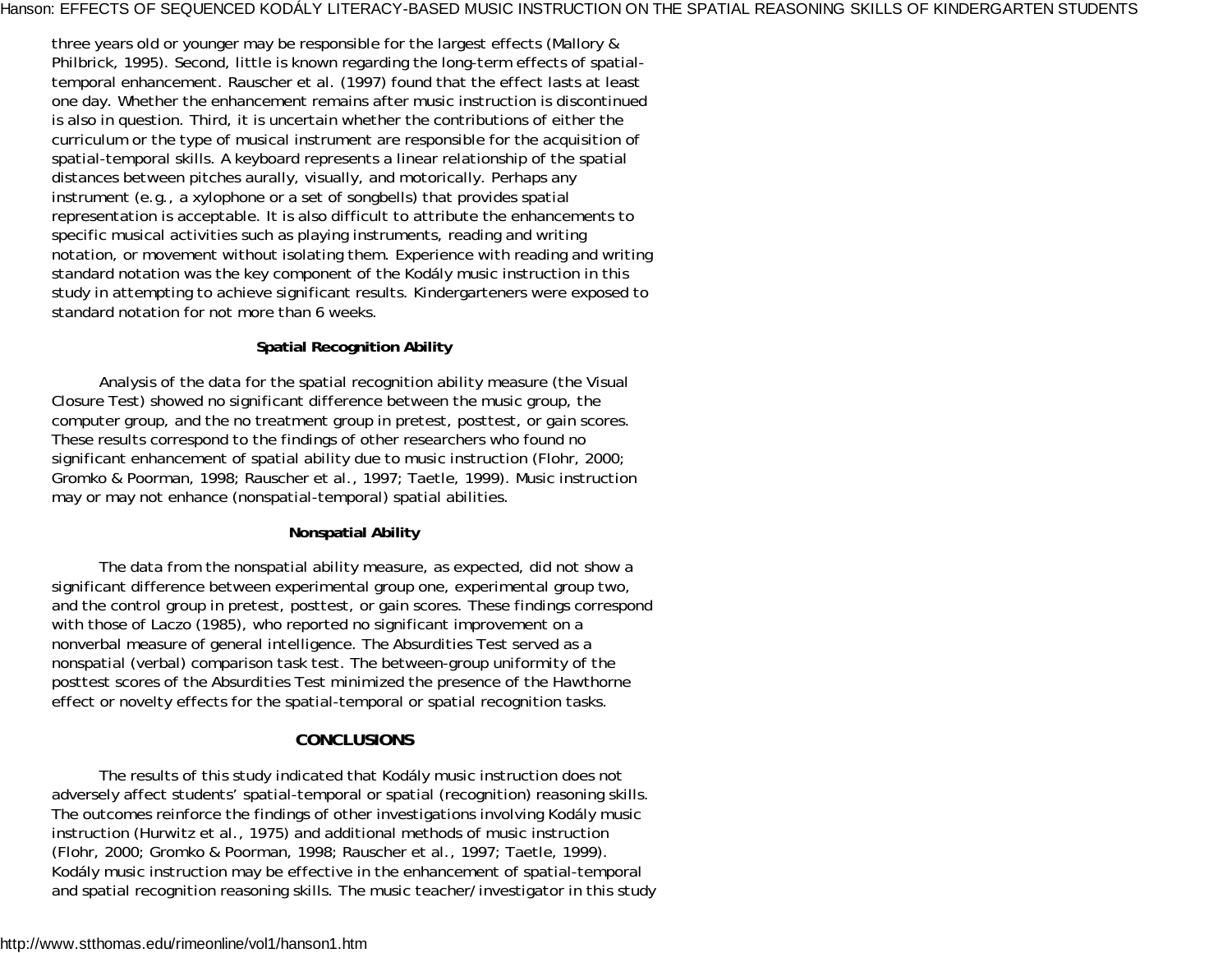positively viewed the improvements and achievements of the kindergarten music students and gained a favorable appreciation for the benefits of Kodály music instruction.

The logistics of the study, specifically the limited amount of experience with standard notation by kindergarteners, due to the content and design of music lessons, may have contributed to the difficulty in achieving significance, particularly on the spatial-temporal measure (the Object Assembly Task). The music teacher/investigator kept the scientific goals secondary to instruction that was developmentally appropriate for kindergarteners (e.g., teaching and using standard notation with a foundation of pre-literacy concepts and skills).

The investigator, before beginning this study, considered whether or not the kindergarteners would be able to understand the musical concepts and perform rhythmic and melodic patterns with a certain degree of accuracy. Students were not only able to do this, but their performance and worksheets evidenced comprehension and skill ability that far exceeded the investigator's expectations.

The following recommendations are suggested for future investigations:

1. Extend the instructional-treatment period beyond 1 year (to 2 or possibly 3 years) to determine if successive instruction would enhance spatial reasoning skills including spatial-temporal ones.

2. Use a larger sample (of students) to increase power and improve generalization of results.

3. Secure one licensed (school) psychologist for pre- and posttesting to facilitate uniformity in testing and accuracy in the recording of test scores.

[1] *Raven's Standard Progressive Matrices (RSPM)* (1986), the measurement used to test general intelligence in the subsequent two studies, is generally considered to be primarily nonspatial, although several researchers included *RSPM* in their lists of spatial ability measures.

# **REFERENCES**

- Bilhartz, T.D., Bruhn, R.A., & Olson, J.E. (2000). The effect of early music training on child cognitive development. *Journal of Applied Developmental Psychology, 20* (4), 615-636.
- Campbell, D.T., & Stanley, J.C. (1963). *Experimental and quasi-experimental designs for research.* Chicago: Rand McNally and Company.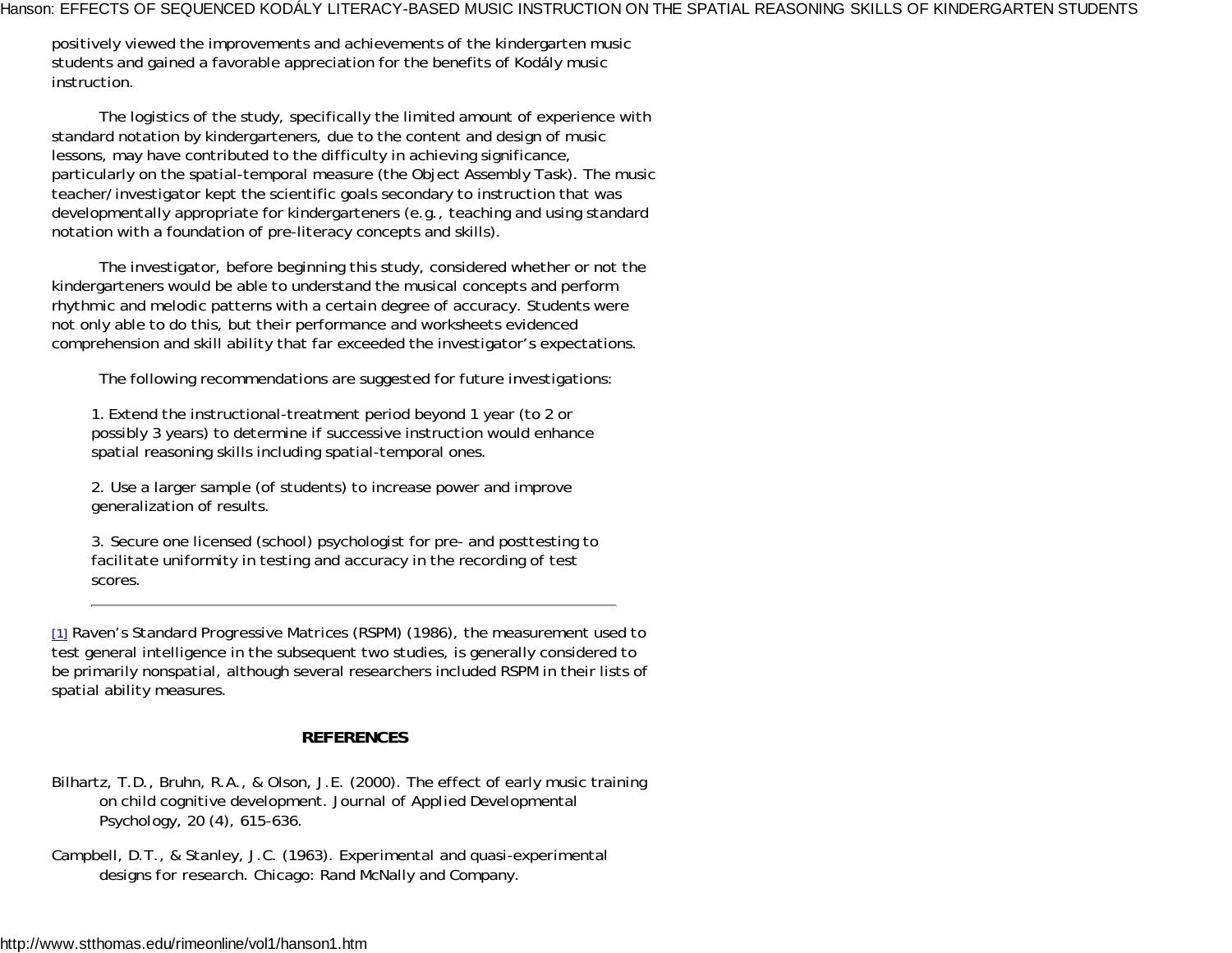- Choksy, L. (1999). *The Kodály method I: Comprehensive music education (3rd ed.).* Upper Saddle River, NJ: Prentice Hall.
- Costa-Giomi, E. (1999). The effects of three years of piano instruction on children's cognitive development. *Journal of Research in Music Education, 47*(5), 198-212.
- Flohr, J.W. (2000). *Brain research applied to music education.* Paper presented at the meeting of the Music Educators National Conference, Washington, D.C.
- Flohr, J.W., Miller, D.C., & Persellin, D. (1998). *Quantitative EEG responses to music stimuli.* Paper presented at the Music Educators National Conference, Phoenix, AZ.
- Graziano, A.B., Peterson, M., & Shaw, G.L. (1999). Enhanced learning of proportional math through music training and spatial-temporal training. *Neurological Research, 21,* 139-152.
- Gromko, J.E., & Poorman, A.S. (1998). The effect of music training on preschoolers' spatial-temporal task performance. *Journal of Research in Music Education, 46,* 173-181.
- Hetland, L. (2000). Learning to make music enhances spatial reasoning. *Journal of Aesthetic Education, 34*(3-4), 1-60.
- Hurwitz, I., Wolff, P.H., Bortnick, B.D., & Kokas K. (1975). Nonmusical effects of the Kodály music curriculum in primary grade children. *Journal of Learning Disabilities, 8*(3), 167-174.
- Kritchevsky, M. (1988). The elementary spatial functions of the brain. In J. Stiles-Davis, M. Kritchevsky & U. Bellugi (Eds.), Spatial cognition: Brain*bases and development* (pp. 111-140). Hillsdale, NJ: Erlbaum
- Laczo, Z. (1985). The nonmusical outcomes of music education: Influence on intelligence. *Bulletin of the Council for Research in Music Education, 85,* 109-118.
- Leng, X., & Shaw, G.L. (1991). Toward a neural theory of higher brain function using music as a window. *Concepts in Neuroscience, 2,* 229-258.
- Linn, M.C., & Petersen, A.C. (1985). Emergence and characterization of sex differences in spatial ability: A meta-analysis. *Child Development, 56,* 1479-1498.
- Mallory, M.E., & Philbrick, K.E. (1995). *Music training and spatial skills in preschool children.* Paper presented at the American Psychological Association, New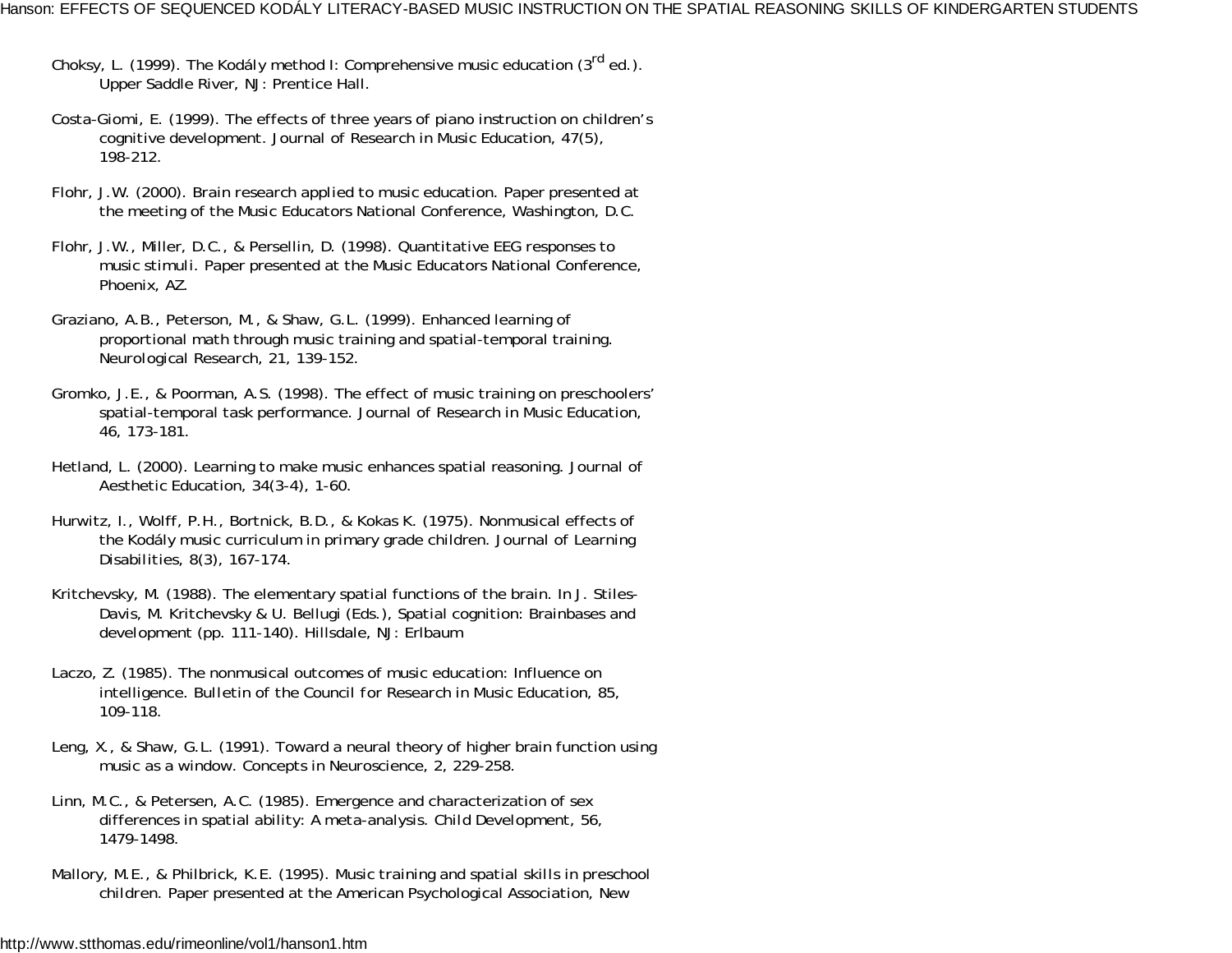York, N.Y.

- Orsmond, G.I., & Miller, L.K. (1999). Cognitive, musical and environmental correlates of early music instruction. *Psychology of Music, 27,* 18-37.
- Parente, J.A., & O'Malley, J.J. (1975). Training in musical rhythm and field dependence of children. *Perceptual and Motor Skills, 40,* 392-394.
- Parsons, L.M., & Fox, P.T. (1995). Neural basis of mental rotation. *Society for Neuroscience Abstracts, 21,* 272.
- Parsons, L.M., & Fox, P.T. (1997). Sensory and cognitive functions. *International Review of Neurobiology, 41,* 255-272.
- Parsons, L.M., Hodges, D.A., & Fox, P.T. (1998, April). *Neural basis of the comprehension of musical harmony, melody, and rhythm.* Poster session presented at the proceedings of the Cognitive Neuroscience Society Meeting, San Francisco, CA.
- Persellin, D. (1999, November). *The effect of Orff-based, time-intensive music instruction on spatial-temporal task performance of young children.* Paper presented at the American Orff-Schulwerk Association National Conference, Phoenix, AZ.
- Rauscher, F.H. (1999a, November). *Music, cognitive development, and the classroom: Franklin Elementary.* Paper presented at the American Orff-Schulwerk Association National Conference, Phoenix, AZ.
- Rauscher, F.H. (1999b, November). *Music, cognitive development, and the classroom: Head Start.* Paper presented at the American Orff-Schulwerk Association National Conference, Phoenix, AZ.
- Rauscher, F.H., & Shaw, G.L. (1998). Key components of the Mozart effect. *Perceptual and Motor Skills, 86,* 835-841.
- Rauscher, F.H., Shaw, G.L., Levine, L.J., Wright, E.L., Dennis, W.R., & Newcomb, R.L. (1997). Music training causes long-term enhancement of preschool children's spatial-temporal reasoning. *Neurological Research, 19,* 2-8.
- Rauscher, F.H., & Zupan, M.A. (2000). Classroom keyboard instruction improves kindergarten children's spatial-temporal performance: A field experiment. *Early Childhood Research Quarterly, 15*(2), 215-228.
- Raven, J.C. (1986). *Raven's Progressive Matrices.* San Antonio, TX: The Psychological Corporation.
- Shaw, G.L. (2000). *Keeping Mozart in mind.* San Diego: Academic Press.